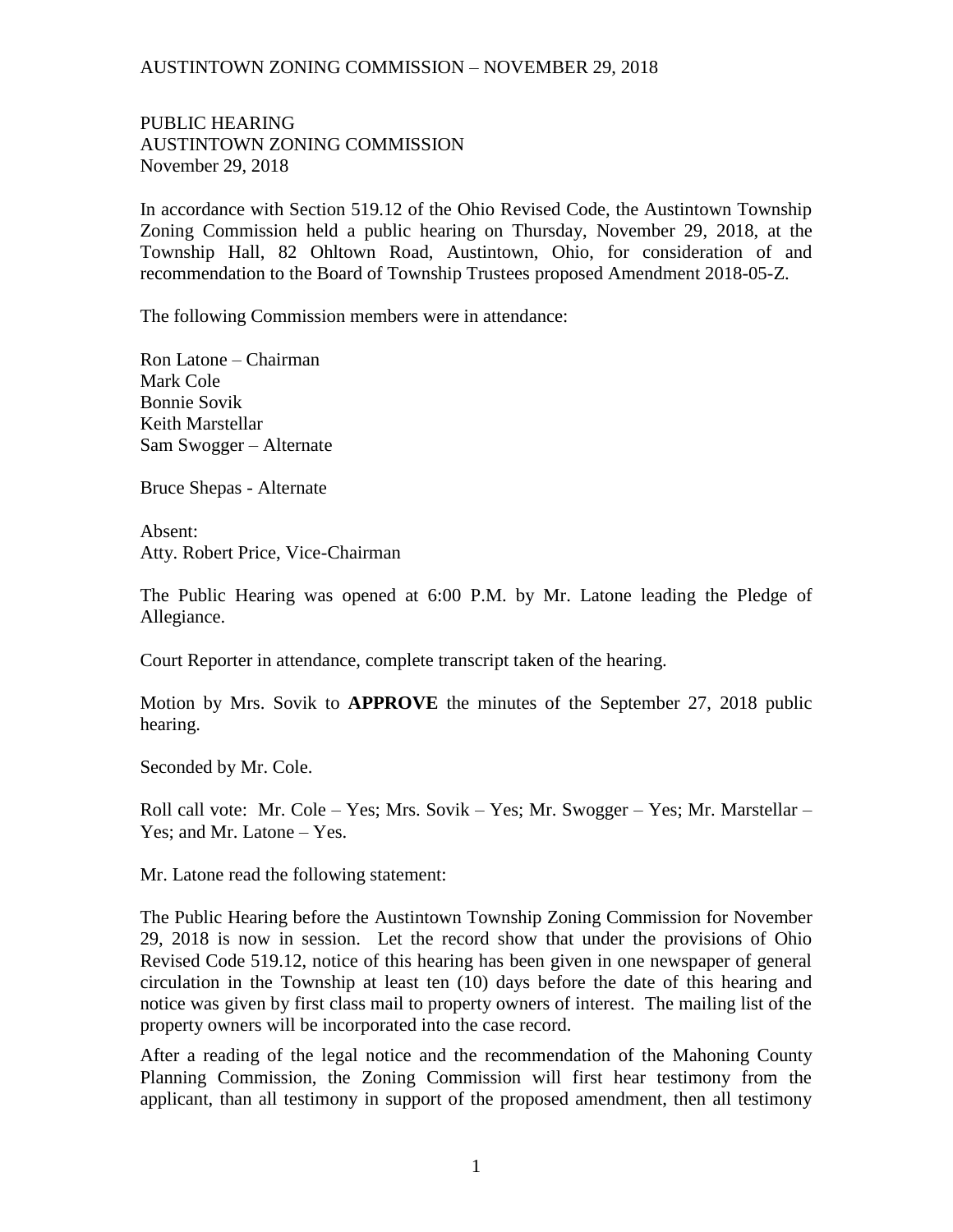against the amendment. If testimony is offered against the request, the applicant will be given a short rebuttal opportunity.

When all testimony has been given, the Zoning Commission will act by motion upon the recommendation of the Mahoning County Planning Commission and our recommendation will be forwarded to the Board of Trustees for a future hearing and a final decision.

All testimony and questions are to be directed to the Zoning Commission. We ask that only one person speak at a time as we have a court reporter present. Prior to testifying you must state your name and address.

## **AMENDMENT 2018-04-Z**

James M. Steiner, 86 Oak Tree Drive, Canfield, Ohio, 44406, requests the rezoning of two (2) parcels of land containing a combined total of 1.273 acres, Lot Nos. 24 and 25, Central Realty Company Plat No. 1, Parcels 48-030-0-016 and 48-030-0-015, 171 North Canfield-Niles Road and West Rockwell Road, Austintown Township, from Residential R-1 Districts to Business B-1 Districts with the easterly ten feet of Lot No. 24 to remain a Residential R-1 District. 171 North Canfield-Niles Road is rectangular in shape, having a frontage of 217.40 feet on North Canfield-Niles Road and a depth of 228.20 feet at the northerly property line, is located at the northeast corner of the West Rockwell Road-North Canfield-Niles Road intersection; and is zoned as a Residential R-1 District. Lot No. 24 is rectangular in shape, has a frontage of 100 feet and a depth of 200 feet, is located on the north side of the West Rockwell Road right-of-way, approximately 143.40 feet east of the West Rockwell Road-North Canfield-Niles Road intersection; and is zoned as a Residential R-1 District within Austintown Township, Mahoning County, State of Ohio.

Zoning Inspector Crivelli read the applicant's letter of request dated November 6, 2018 into the case record, referenced four plat maps highlighting the subject parcels, two tax duplicates for the subject parcels, the case mailing list, and four plat maps prepared by the zoning office.

Zoning Inspector Crivelli read the following recommendation into the case record: **MAHONING COUNTY PLANNING COMMISSION:** Recommended **APPROVAL** of the request per the agenda at their meeting held on November 27, 2018 with comment that the properties should be re-platted into one lot if a future project should be proposed.

James M. Steiner, 86 Oak Tree Drive, Canfield, Ohio, 44406, stated he cannot sell the property and residential is not suitable. The dwelling will be razed. The zone change will not affect the church and a ten-foot buffer is proposed at the east side of the property. This is a high traffic area. This would be a good location for an office. It is accessible from Rockwell. There was discussion of ODOT permit requirements for potential access of State Route 46.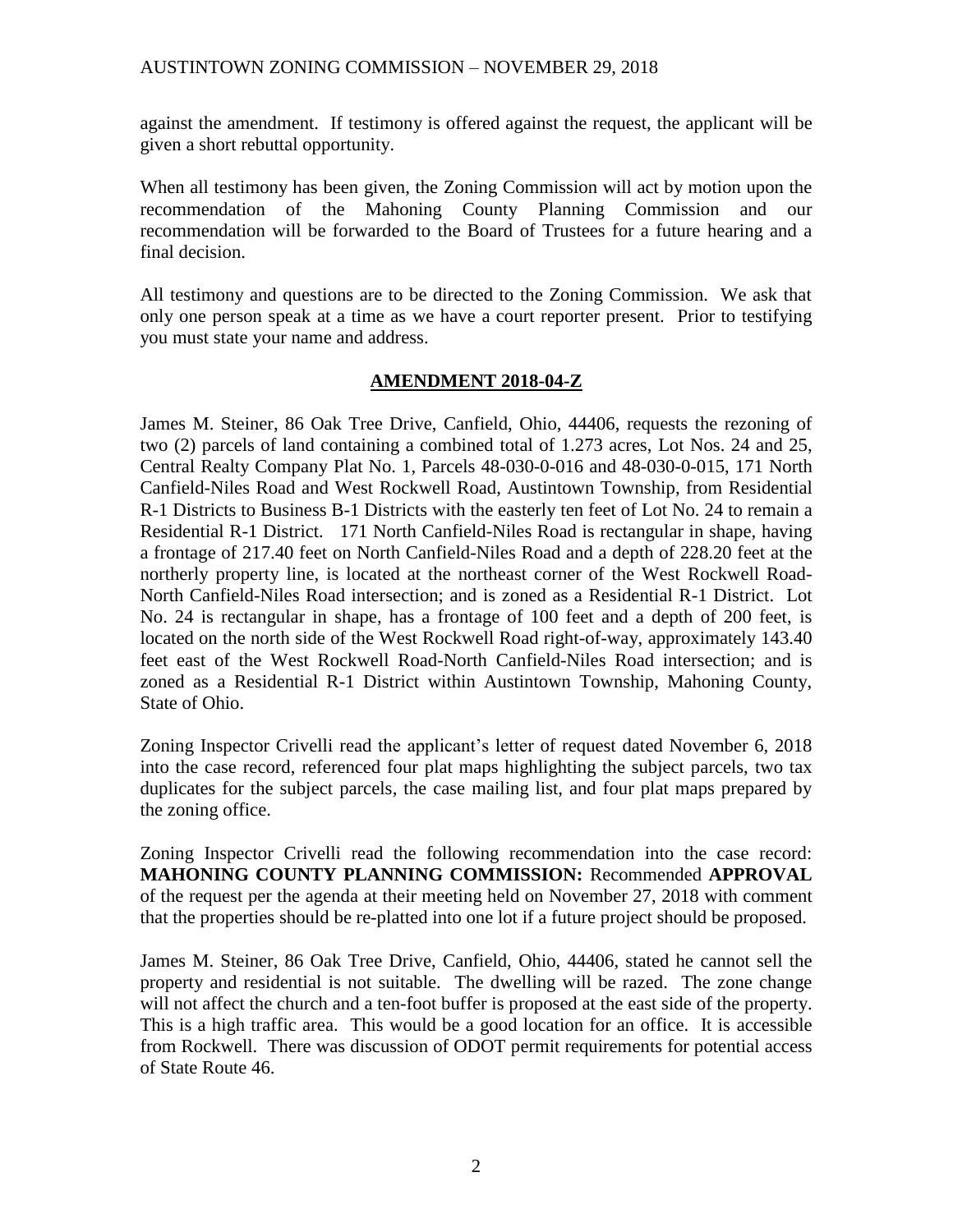## AUSTINTOWN ZONING COMMISSION – NOVEMBER 29, 2018

Jared Cardillo stated he represents the church. They are in favor of the request to B-1. They have concerns regarding the sewer. Mr. Cardillo stated Mr. Steiner advised he would not have to tap into it from their lot. Zoning Inspector Crivelli advised the sewer is in the jurisdiction of the Mahoning County Sanitary Engineer and Mr. Steiner would have to make application with them for a future project and follow their criteria. He further advised the Zoning Commission has no jurisdiction over the sewer line. Zoning Inspector Crivelli suggested Mr. Cardillo contact the Mahoning County Sanitary Engineer's Office with the specific questions regarding the existing sanitary line.

Mr. Cardillo inquired about the church retention pond and would Mr. Steiner have access to it. Zoning Inspector Crivelli advised Mr. Steiner would not have access to tie into the church's pond unless there was an easement. He would have to design his project to the 100-year storm and if needed could negotiate with the church for a drainage easement.

No one else in attendance to speak in favor of the request.

No one else in attendance to speak against the request.

Mr. Steiner submitted a map depicting where the sewer line comes into his property. He secured the map for the future demolition.

Mr. Bayowski, 3686 Niles-Carver Road, stated he was the previous owner of the property and he put the sewer line in several year ago, it is a separate line and goes directly to Route 46.

Chris Morris, 164 North Canfield-Niles Road, stated he had no objection to the request and he talked to Fred and Joe and they have no objection. He requested a list of the properties that are zoned residential and commercial. Zoning Inspector Crivelli advised he can contact the zoning office for a copy of the zoning map.

The Austintown Township Zoning Commission adjourned at 6:16 P.M.

The Austintown Township Zoning Commission reconvened at 6:20 P.M.

**2018-05-Z-Steiner:** Motion by Mr. Marstellar to **ACCEPT** the recommendation of the Mahoning County Planning Commission and recommend **APPROVAL** of the request to **Business B-1 Districts**.

Seconded by Mrs. Sovik.

Roll call vote: Mr. Cole – Yes; Mrs. Sovik – Yes; Mr. Swogger – Yes; Mr. Marstellar – Yes; and Mr. Latone – Yes.

Zoning Inspector Crivelli advised the trustees will conduct a public hearing at a future date to be determined to make a final decision regarding the request.